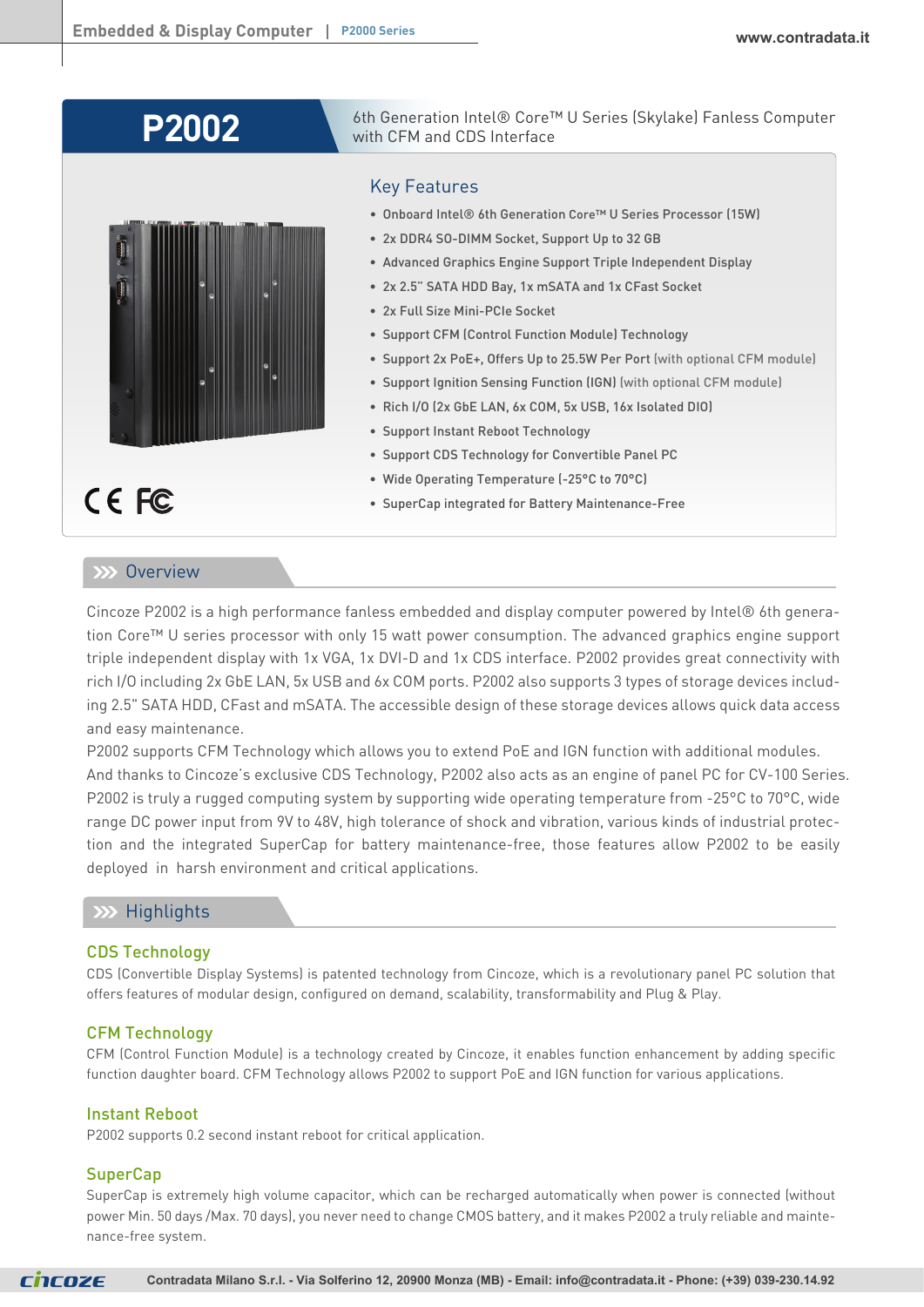# **XX Specifications**

#### Processor System

- Onboard 6th Intel® Core™ U processors (Skylake)
	- Intel® Core™ i5-6300U processor (3M Cache, up to 3.00 GHz)
	- Intel® Core™ i3-6100U processor (3M Cache, 2.30 GHz)
	- TDP: 15 W
	- BIOS: AMI 64Mbit SPI BIOS

# Memory

• 2x DDR4 260-pin SO-DIMM socket, support up to 32 GB (2133MHz, un-buffered and non-ECC type)

# **Graphics**

- Intel® HD Graphics 520
- Triple independent display with 1x VGA, 1x DVI-D and 1x CDS interface

#### Audio

- Realtek® ALC888-GR
- High Definition Audio

### I/O Interface

- 1x VGA (Up to 1920 x 1080 @ 60Hz), DB-15
- 1x DVI-D (Up to 1920 x 1080 @ 60Hz)
- 1x CDS Interface, Compact PCI Connector
- 2x GbE LAN (Support WoL, Teaming, Jumbo Frame and PXE), RJ45
	- GbE1: Intel I219LM
	- GbE2: Intel I210AT
- 2x PoE+ (with Optional CFM PoE Module)
	- Comply with IEEE 802.3at, Offers Up to 25.5W Per Port
- 6x RS-232/422/485 with Auto Flow Control (Support 5V/12V), DB9
- 4x USB 3.0, Type-A
- 1x USB 2.0, Type-A
- 16x Isolated DIO (8x DI/8x DO), 20-Pin Terminal Block
- 1x Line-out & 1x Mic-in, Phone Jack 3.5mm
- 1x Power On/Off Switch
- 1x Reset Button
- 1x AT/ATX Switch
- 1x Remote Power On/Off Connector, 2-Pin Terminal Block
- 1x External FAN Connector, 4-Pin Terminal Block

#### **Storage**

- 2x 2.5" SATA HDD/SSD Bay, Support RAID 0/1 (Gen3)
- 2x mSATA (One Shared by Mini-PCIe Socket) (Gen2)
- 1x CFast Socket (Gen3)

#### Expansion

- 1x CFM PoE interface
- 1x CFM IGN interface
- 2x Full-size Mini-PCIe Socket
- 1x Universal I/O Bracket
- 1x SIM Socket
- 4x Antenna Hole

#### Other Function

- Support CDS Technology
- Support CFM Technology
- Support Instant Reboot Technology (0.2 sec)
- Support Power Ignition Sensing (IGN)
- Support OSD Function (LCD On/Off, Brightness Up, Brightness Down for CDS Display Module)
	-
- Internal Speaker AMP 2W + 2W
- SuperCap Integrated
- Watchdog Timer: Software Programmable Supports 1~255 sec. System Reset

#### Power Requirement

- Support AT/ATX Power Mode
- Power Input Voltage 9~48VDC
- One 3-pin Terminal Block Connector
- Optional Power Adapter AC/DC 12V/5A 60W or 24V/5A 120W

#### Physical

- Dimension (WxDxH): 254.5 x 220 x 54 mm
- Weight: 2.92 kg
- Extruded Aluminum with Heavy Duty Metal
- Support Wall / VESA / CDS Mounting
- Fanless Design
- Jumper-less Design

#### Protection

- Reverse Power Input Protection
- Over Voltage Protection: 58V
- Over Current Protection: 15A
- ESD Protection: +/-15kV (air), +/-8kV (contact)
- Surge Protection: 3kW

#### Operating System

- Windows® 10
- Windows® 8.1
- Windows® 7
- Linux® Kernel 4.4

#### Environment

- Operating Temperature: -25°C to 70°C
- (With extended temperature peripherals; Ambient with air flow According to IEC60068-2-1, IEC60068-2-2, IEC60068-2-14)
- Storage Temperature: -40°C to 85°C
- Relative Humidity: 95% RH @ 40°C (Non-condensing)
- Shock: Operating, 50 Grms, Half-sine 11 ms Duration (with SSD, according to IEC60068-2-27)
- Vibration: Operating, 5 Grms, 5-500 Hz, 3 Axes (with SSD, according to IEC60068-2-64)
- EMC: CE, FCC Class A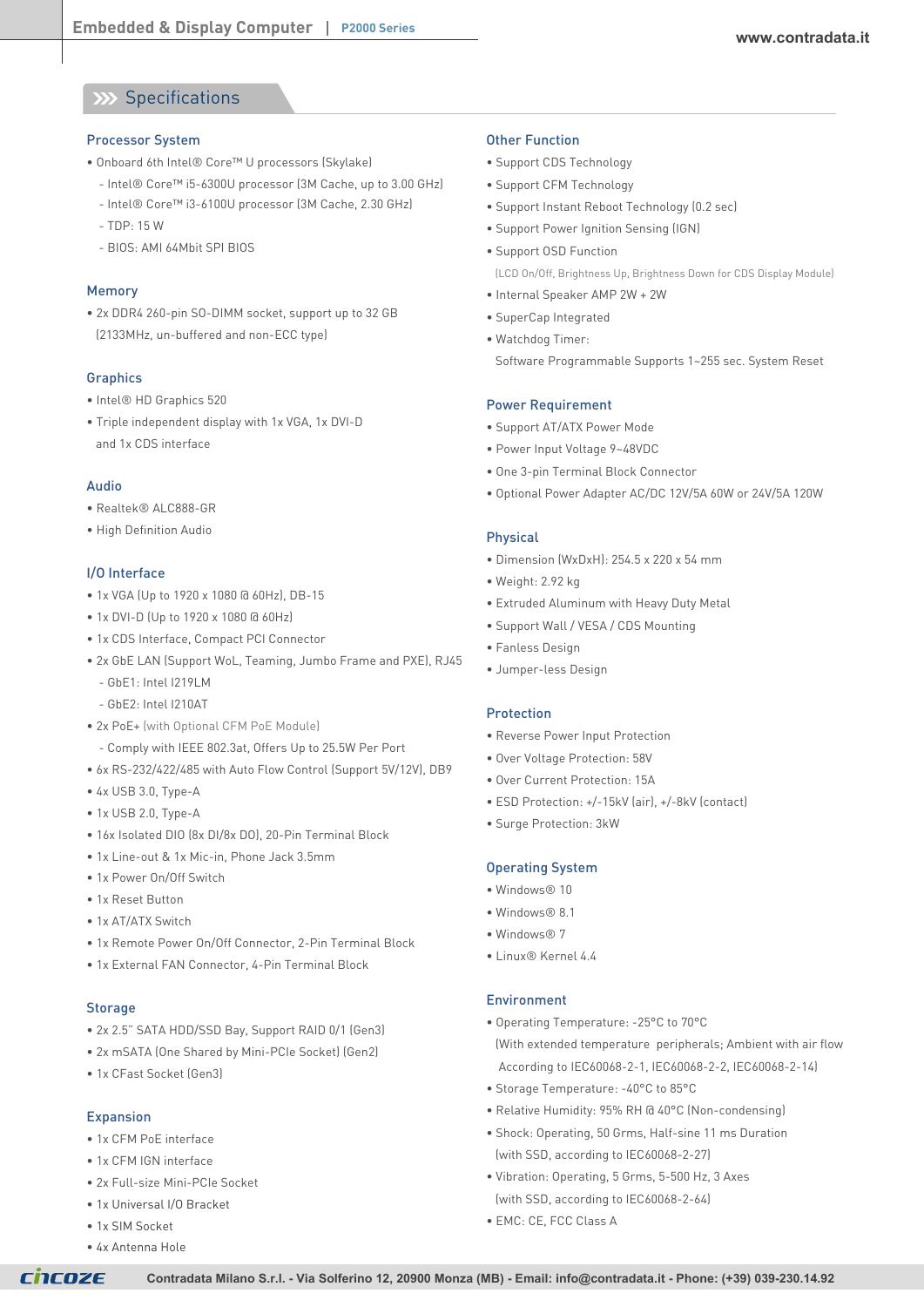# **External Layout**



# XX Dimensions



**CNCOZE**